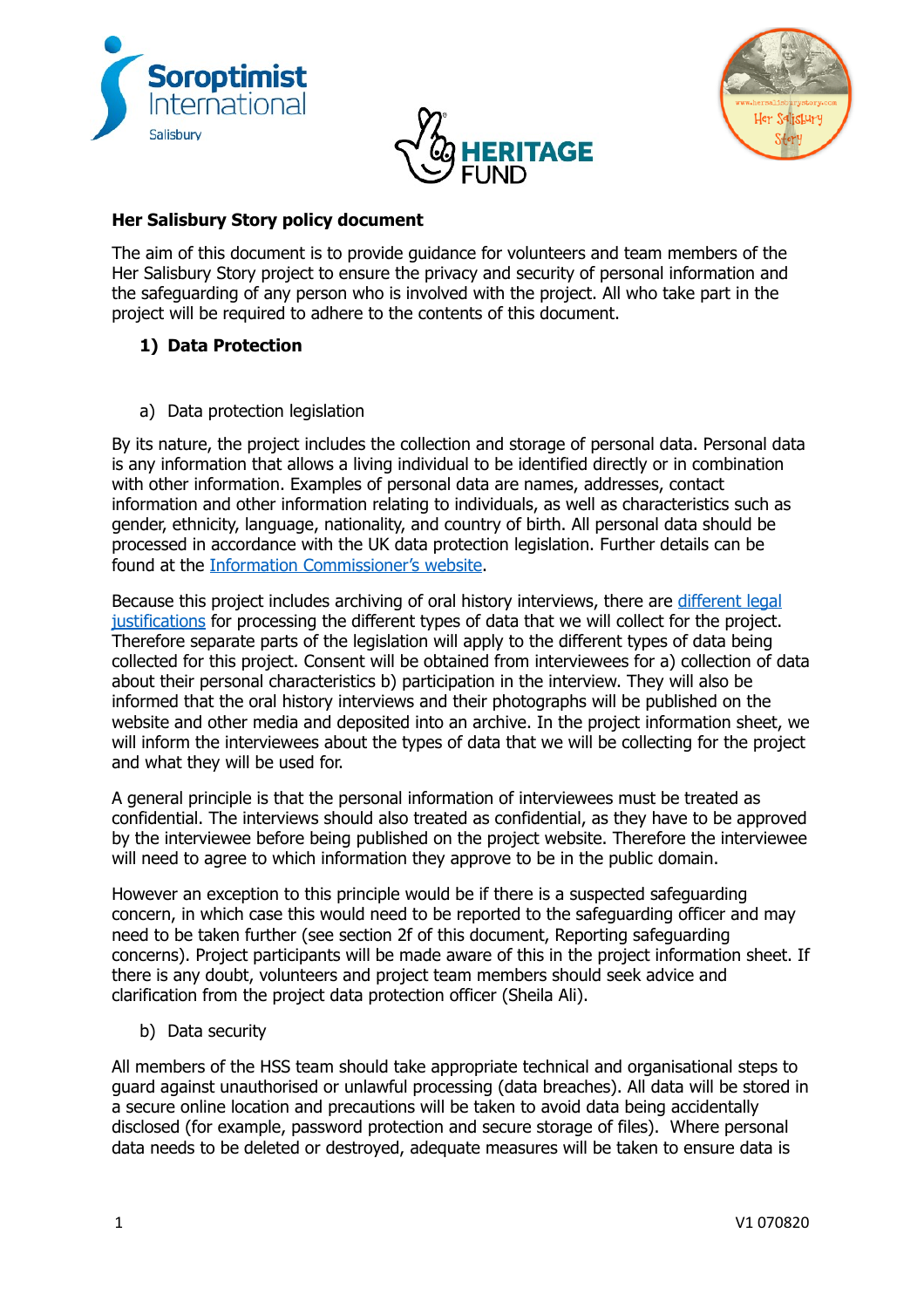properly and securely disposed of. Any paper copies of agreements will be scanned in and saved on a secure online storage system, and the paper copy will be securely disposed of.

If any data breach occurs, it should immediately be reported to the project data protection officer (Sheila Ali; contact via project email address [hersalisburystory@gmail.com](mailto:hersalisburystory@gmail.com) ). She will log and investigate the breach if necessary, she will report it to the Executive Committee of SI Salisbury. Appropriate steps will be taken immediately to minimize the effects of the breach, and a suitable course of action will be taken to ensure a resolution to the breach.

c) Requests for data

Under Data Protection legislation, interviewees also have the right to request access to information that is held about them. To make a request for their personal information they would need to contact the SI Executive at the following email address:

The team would need to respond to the request within one month of receiving it.

The HSS website has a separate privacy notice, which can be found here: [https://](https://hersalisburystory.com/privacy-policy/) [hersalisburystory.com/privacy-policy/](https://hersalisburystory.com/privacy-policy/) 

d) Data Retention

At the end of the project, in November 2021 (to be confirmed), any personal data which has been collected and is no longer needed for the purposes of the project will be securely disposed of.

The information gathered from the oral history interviews (and any photographs or videos of interviewees) will be published on the project website, which will be live for 5 years. A decision will be taken after this date whether to keep an archived version of the website. The oral histories will be deposited in the WSHC archive for future use by researchers. This information will be kept indefinitely. Some of the information will be made available for noncommercial reuse by the public, see section 4 below on Copyright.

### **2) Safeguarding**

We recognise the need to ensure that everyone who takes part in the project, including interviewees, volunteers and the project team as a whole, has a right to feel safe and to be safeguarded from harm, abuse or distress of any kind. Interviewers will be trained in proper safeguarding procedures for children and adults.

a) Consent

Interviewees will be asked for informed consent at the start of the project, and they will be able to withdraw this consent at any time.

If the project involves children under the age of 16 interviewing members of their own family, consent for participation in the project will be taken from the child's parent/guardian. It is assumed that people over the age of 16 have the ability to consent for themselves.

If a volunteer was required to interview a vulnerable adult, they would need to hold a valid DBS check. It may be helpful for a gatekeeper such as a carer, relative or friend to be present before and during the interview to help with interpretation and explanation of the interview process. In line with quidance published by Edge Hill university research office, if an adult is incapable of giving informed consent, the interviewers should, without compromising the rights of that individual, liaise with someone who has duty of care towards that person, such as a family member or statutory carer. The volunteer must assess the person's capacity to take part in the study and must not assume that they lack capacity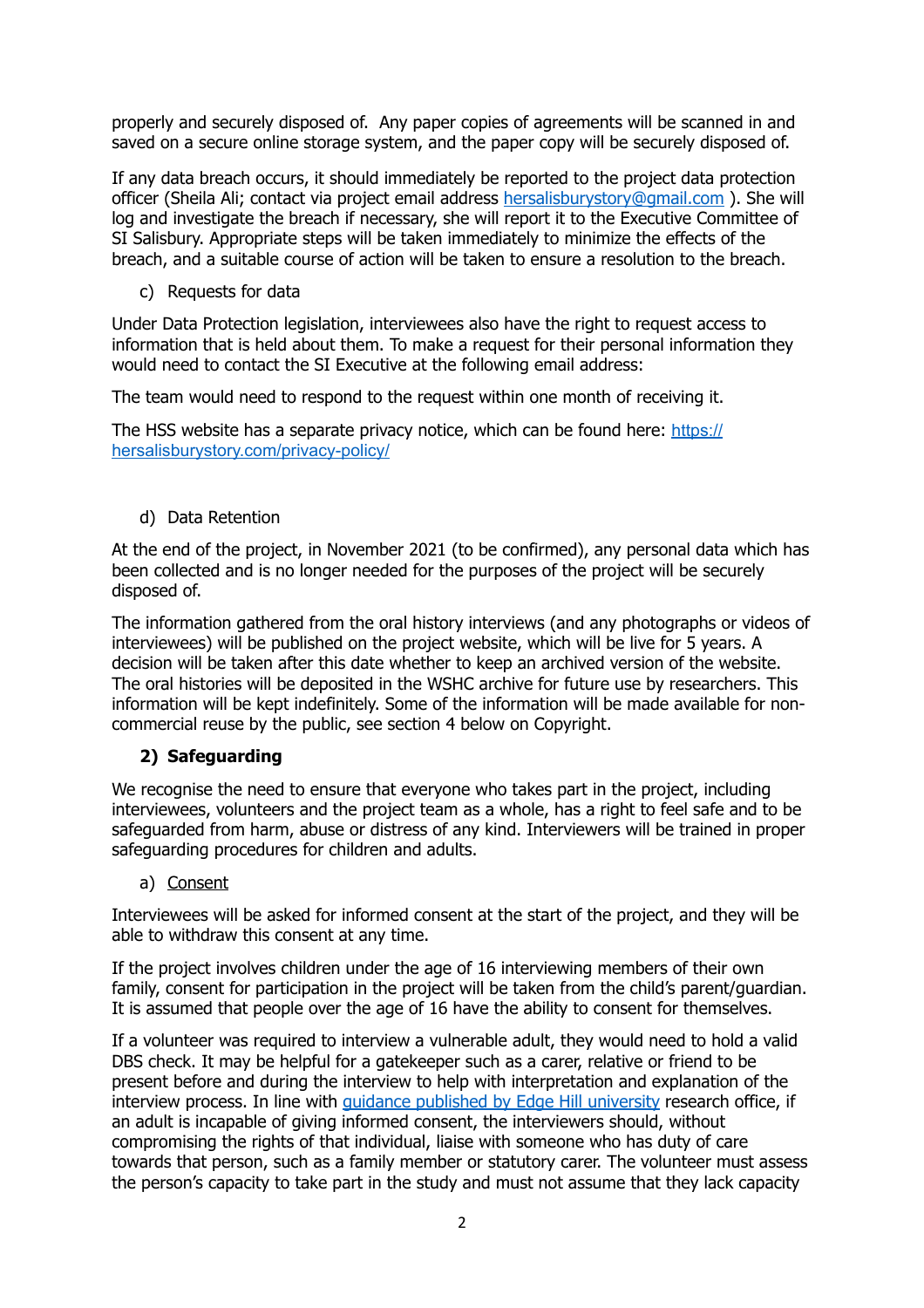to make a decision. Where a participant does lack capacity, it may be possible for someone who holds lasting/welfare power of attorney to contribute to consent, along with the potential participant. Volunteers can liaise with the project safeguarding officer (Helen Stewart) if they need any advice about this.

- b) During the interview
- The interview should be arranged in advance for a specific and agreed time and place.
- Interviewers should carry a form of photographic ID when arriving to meet the interviewee for the first time.
- The interviewee is welcome to bring a 'chaperone'; a friend, colleague or family member with them to the interview.
- The interviewee will be able to request breaks during the interview.
- If the interviewee becomes distressed they will be able to take a break or terminate the interview.
- A time limit should be agreed for the interview. If further time or multiple appointments are needed, for example, because of breaks, this can be arranged with the interviewee.

#### c) COVID-19 pandemic

During the COVID-19 (coronavirus) pandemic, wherever possible, contact and interviews will be conducted by telephone, e mail and online video calling technology (e.g. Skype, Zoom, etc). If there is a need to visit the interviewee's home/other designated location (e.g. workplace), at all times the project team member will adhere to current public health guidelines. Whether or not the interview takes place remotely or in person, the interviewee will be welcome to bring a friend, colleague or family member with them to their interview(s).

#### d) Working with children

For the components of the project which involve working with schools, the project team member would first liaise with gatekeepers at the school (for example headteacher and teachers) to let them know about what the project involves, and organise the workshops after obtaining consent from parents of pupils. Any project team members or volunteers involved in this part of the project would be required to have a DBS check.

#### e) Safeguarding of HSS project team and volunteers

Lone working: If the interview takes place in person at the interviewee's home the interviewer will be asked to 'check in' with one of the project team members by phone or text message before and after the interview has taken place.

For both strands of the project, if a volunteer or team member has any concerns about bullying or harassment they can raise this with the project safeguarding officer (Helen Stewart) who can discuss their concerns with them in confidence.

### f) Reporting safeguarding concerns

If a volunteer or project team member has a safeguarding concern or suspects that any abuse is taking place, they should immediately report any concerns to the project's safeguarding officer (Helen Stewart; contact via project email address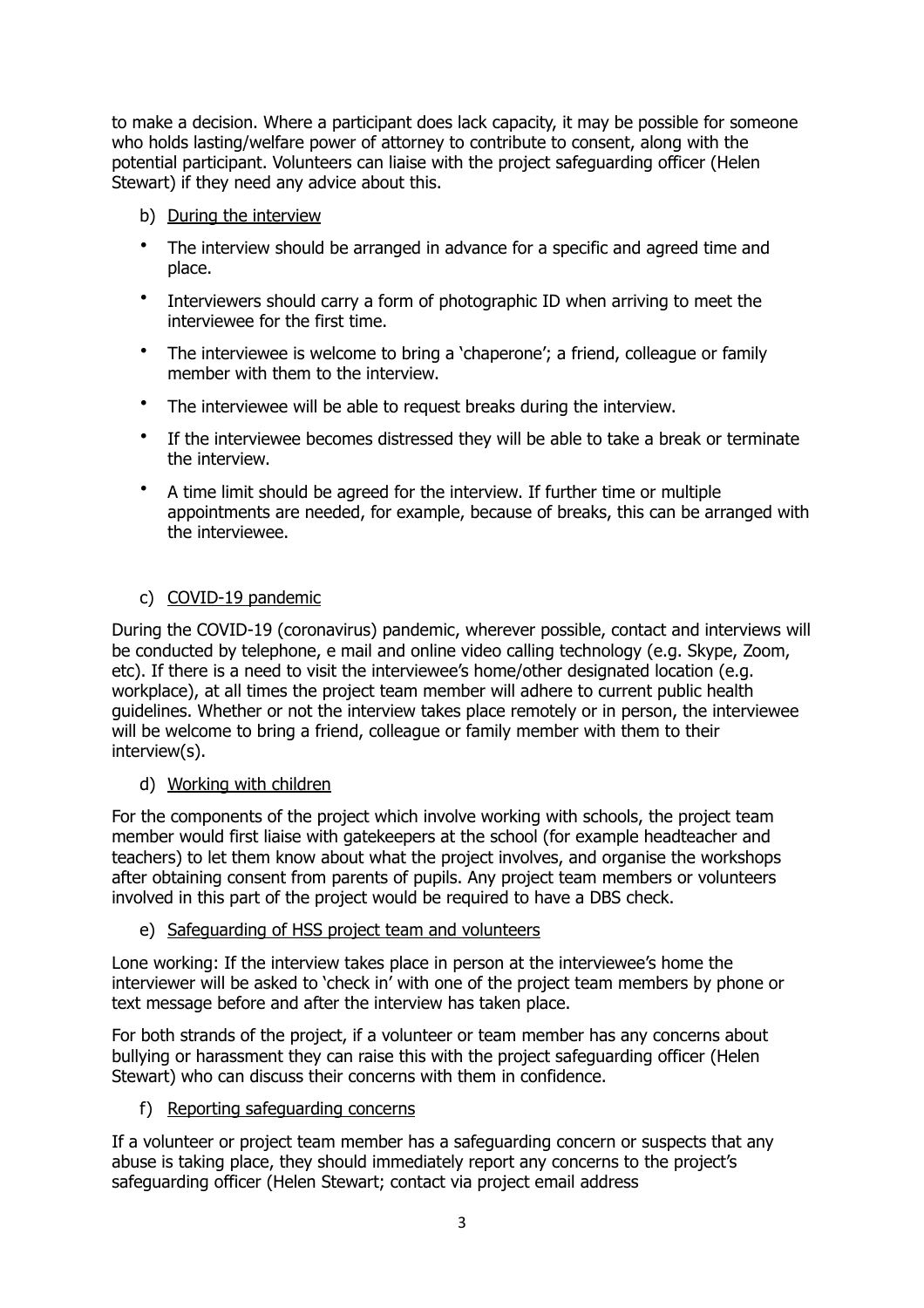[hersalisburystory@gmail.com\)](mailto:hersalisburystory@gmail.com). This person will have the responsibility of logging and investigating any concerns, allegations and complaints and taking the necessary actions.

Interviewees will be informed that the project team has a responsibility to report any concerns about their wellbeing or any potential harm to themselves or others.

### **3) Financial records**

The project team will ensure that accurate and detailed records with receipts are kept. This will guard against financial abuse and ensure that information is available for audit purposes. The proposed budget will be adhered to, and any changes to the use of funds will be agreed with the project co-ordinators and if necessary, permission will be gained from the funder to reallocate these funds.

### **4) Copyright**

Before the interview, interviewees will be informed that they will be assigning their copyright to SI Salisbury, and that their information will be published on the project website and used in publications and reporting. The oral histories and photographs will also be deposited into the WHSC archive.

According to Heritage fund requirements, any information produced by the project will be made publicly available for non-commercial use under Creative Commons licenses. We plan to publish extracts of interviews on the website (and in other learning materials/project dissemination outputs) under the **[CC-BY-NC 2.0 UK](https://creativecommons.org/licenses/by-nc/2.0/uk/)** license. The whole interviews will be placed into the WHSC archive under the **[CC-BY-NC-ND 2.0 UK](https://creativecommons.org/licenses/by-nc-nd/2.0/uk/)** license. Interviewees will be made aware of this. The interviewee also has a right to note any restrictions, stipulations or embargoes on the content of the interview or write-up, and has a right to request changes before the information is published.

For the historic women strand of the project, volunteers and project team members will check that any written material for the website does not violate copyright legislation, and will seek permissions for use of any photographs.

# **5) Complaints Process**

Before commencing participation in the project, interviewees will be provided with a project information sheet which has the contact information of the project team and also the SI Salisbury executive committee, who will be able to investigate any complaints and take any appropriate action in accordance with the relevant legislation. The project information sheet also includes a link to the Information Commissioner's office website.

Policy version: 1

Date: 7<sup>th</sup> August 2020

Signed off by: SI Salisbury Executive (via email on 29th July 2020 with small amendments requested to draft version. Changes were made by SA on 7th August 2020.